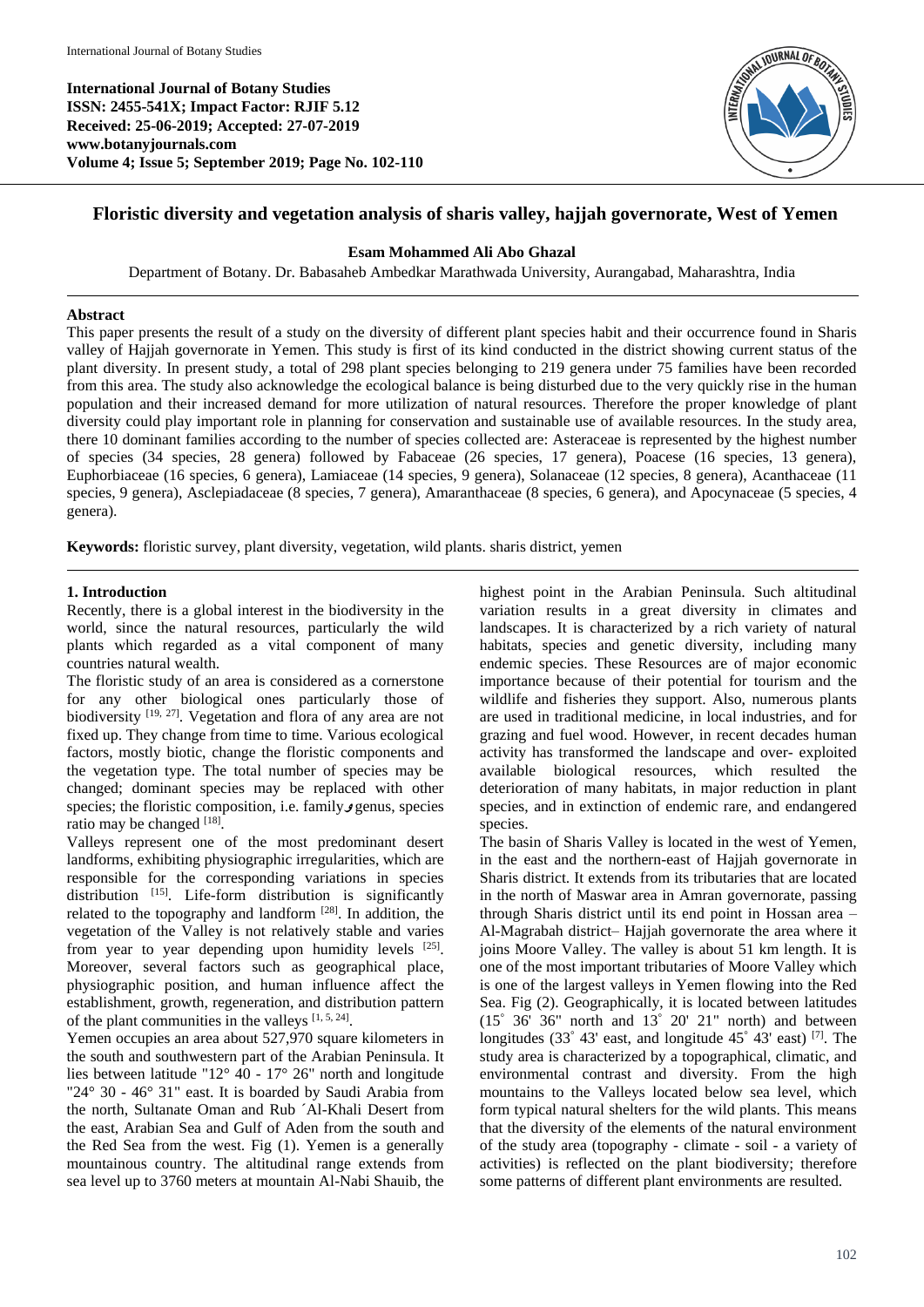

*Source***:** http://www.maphill.com/yemen/location-maps/flag-map/satellite-outside/

**Fig 1:** showing location of Yemen.



*Source***:** https://reliefweb.int/map/yemen/yemen-operational-presence-districtlevel-hajjah-governorate-november-2013).

**Fig 2:** showing location of Sharis district.

#### **2. Materials and methods**

This study was performed in Sharis district from September 2015 to April 2016 during active plant growth period, when most species were expected to be present. The wild vegetation was sampled in 9 localities including the different Mountain tributaries; in each locality, the present species were recorded. The collected plant specimens were identified and named according to the available taxonomic and floristic literature; [4, 6, 8, 9, 10 & 11, 12, 13, 14, 16, 17, 20, 21, 22, 23, 26]. Voucher specimens were prepared in the form of herbarium and deposited in Herbarium of Hajjah, Department of Biology, Hajjah University, Hajjah Governorate, Yemen.

#### **3. Results and discussion**

Tables 1 & 2 showed the plant species recorded in the different surveyed localities of Sharis valley, which were carried out during the period from 2015 to 2016. A total number of 298 species of plants belonging to 219 genera under 75 families have been recorded from two plant groups; these are pteridophytes with 8 species, angiosperm with 290 species; monocotyledonous represent with 37 species and dicotyledonous represent with 253 species. Figure-3.

**Table 1:** Distribution of plant groups in the study area.

| Plant group   |                 | <b>Families</b>        |            | Genera        |            | <b>Species</b>        |            |
|---------------|-----------------|------------------------|------------|---------------|------------|-----------------------|------------|
|               |                 | <b>No. of Families</b> | % of Total | No. of Genera | % of Total | <b>No. of Species</b> | % of Total |
| Pteridophyta  |                 |                        | 5.33%      |               | 3.2%       |                       | 2.68%      |
| Magnoliophyta | Dicots          | 60                     | 80 %       | 185           | 84.5%      | 253                   | 84.90%     |
|               | <b>Monocots</b> |                        | 14.67%     | 27            | 12.3%      | 37                    | 12.42%     |
| Total         |                 |                        | 100%       | 219           | 100%       | 298                   | 100%       |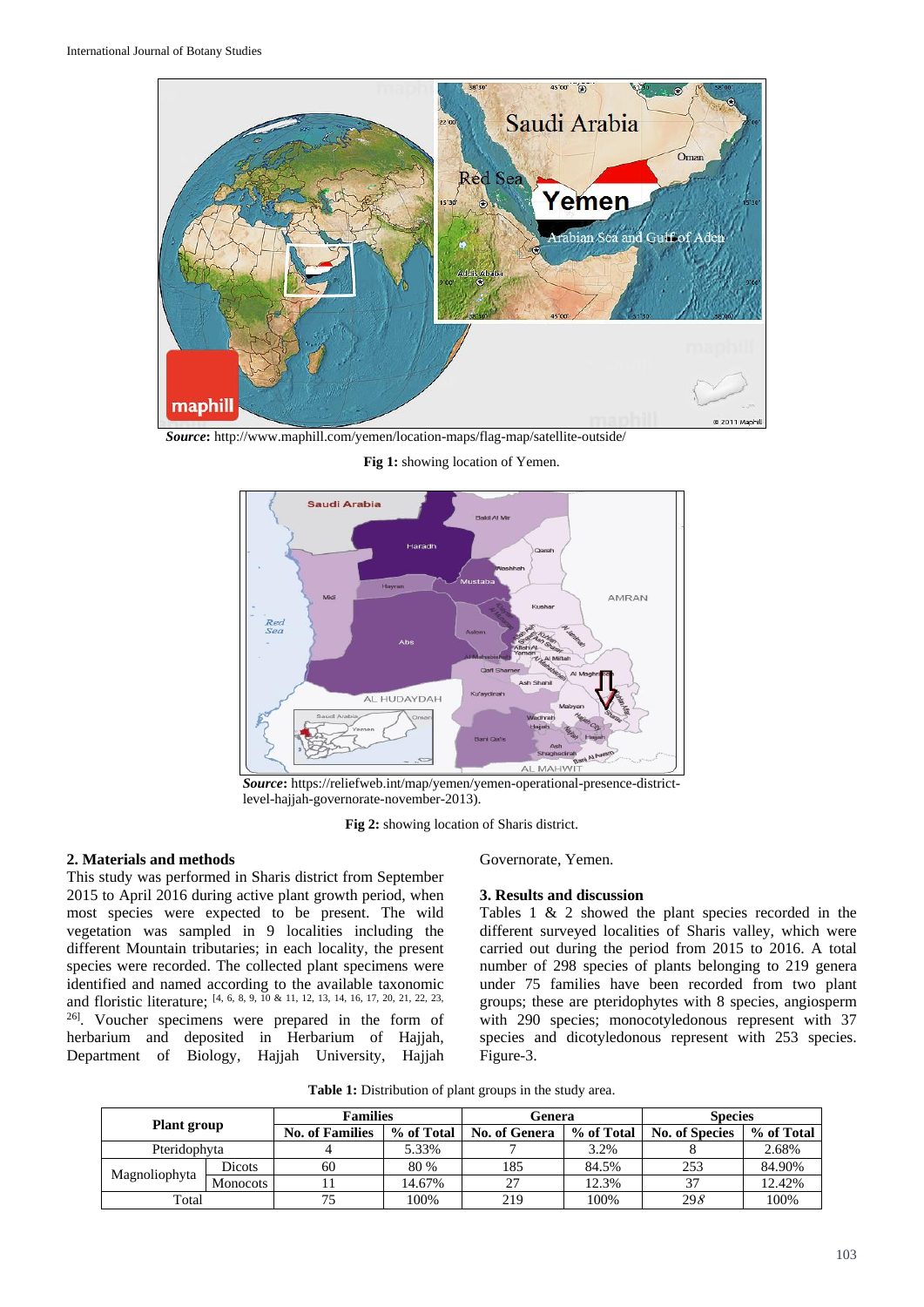

**Fig 3:** The main plant group in the study area (in numbers).

**Table 2:** A list of the species recorded in the study area with their families and number of genera and species.

|                 | <b>Botanical Name (Species)</b>             | Family           | Genera         | <b>Species</b> |
|-----------------|---------------------------------------------|------------------|----------------|----------------|
| 1.              | Acanthus arboreus Frossk.                   |                  |                |                |
| $\overline{2}$  | Asystasia gangetica (L.) T. Anders.         |                  |                |                |
| 3               | Barleria bispinosa (Forssk) Vahl.           |                  |                | 11             |
| $\overline{4}$  | Barleria trispinosa (Forssk) Vahl.          |                  |                |                |
| 5               | Blepharis ciliaris (L.) B.L.                |                  |                |                |
| $\overline{6}$  | Crossandra johanninae Fiori.                | Acanthaceae      | 9              |                |
| $\overline{7}$  | Ecbolium viride (Forssk.)Alston.            |                  |                |                |
| 7               | Hypoestes forsskaolii (Vahl) R.Br.          |                  |                |                |
| 8               | Justicia flava (Vahl) Vahl                  |                  |                |                |
| 9               | Justicia odora (Forssk.) Lam.               |                  |                |                |
| 10              | Dicliptera paniculata (Forssk.) I. Darbysh. |                  |                |                |
| 11              | Agave sisalana Perrine.                     | Agavaceae        | $\mathbf{1}$   | $\mathbf{1}$   |
| 12              | Lampranthus aureus (L.) N.E.Br.             | Aizoaceae        | 1              | $\mathbf{1}$   |
| 13              | Allium cepa L.                              |                  |                |                |
| 14              | Allium ampeloprasum L.                      | Alliaceae        | $\mathbf{1}$   | 3              |
| 15              | Allium sativum L.                           |                  |                |                |
| 16              | Achyranthes aspera L.                       |                  |                |                |
| 18              | Aerva javanica L.                           |                  |                | 8              |
| 19              | Alternanthera pungens Kunth.                |                  |                |                |
| 20              | Amaranthus hybridus L.                      | Amaranthaceae    | 6              |                |
| $\overline{21}$ | Amaranthus spinosus L.                      |                  |                |                |
| 22              | Amaranthes viridis L.                       |                  |                |                |
| 23              | Celosia argentea L.                         |                  |                |                |
| 24              | Pupalia lappacea (L.) Juss.                 |                  |                |                |
| 25              | Scadoxus multiflorus (Martyn) Raf.          | Amaryllidaceae   | $\mathbf{1}$   | $\mathbf{1}$   |
| 26              | Mangifera indica L.                         | Anacardiaceae    | 2              | $\overline{2}$ |
| 27              | Ozoroa insignis Delile.                     |                  |                |                |
| 28              | Adenium obesum (Forssk.)Roem.               |                  |                |                |
| 29              | Carissa spinarum L.                         |                  |                |                |
| 30              | Catharanthus roseus (L.) G. Don.            | Apocynaceae      | 5              | 5              |
| $\overline{31}$ | Nerium oleandar L.                          |                  |                |                |
| 32              | Cascabela thevetia (L.) Lippold.            |                  |                |                |
| 33              | Phoenix caespitosa Chiov.                   | Arecaceae        | $\mathbf{1}$   | $\overline{c}$ |
| 34              | Phoenix dactylifera L.                      |                  |                |                |
| 35              | Aristolochia bracteolate Lam.               | Aristolochiaceae | 1              | 1              |
| 36              | Calotropis procera (Aiton) W.T.Aiton.       |                  |                |                |
| 37              | Ceropegia arabica H.Huber.                  |                  |                |                |
| 38              | Ceropegia rupicola Defl., Voy.              |                  |                |                |
| $\overline{39}$ | Caralluma penicillata (Defl.) N.E.Br.       | Asclepiadaceae   | $\overline{7}$ | $\,8\,$        |
| 40              | Glossonema varians Benth. ex Hoold.         |                  |                |                |
| 41              | Gomphocarpus fruticosus (L.)R.Br. & Ait.f.  |                  |                |                |
| 42              | Kanahia laniflora (Forssk.)R.Br.            |                  |                |                |
| 43              | Cynanchum viminale (L.) L., Mant.           |                  |                |                |
| 44              | Asparagus africanus Lam.                    | Asparagaceae     | 3              | 3              |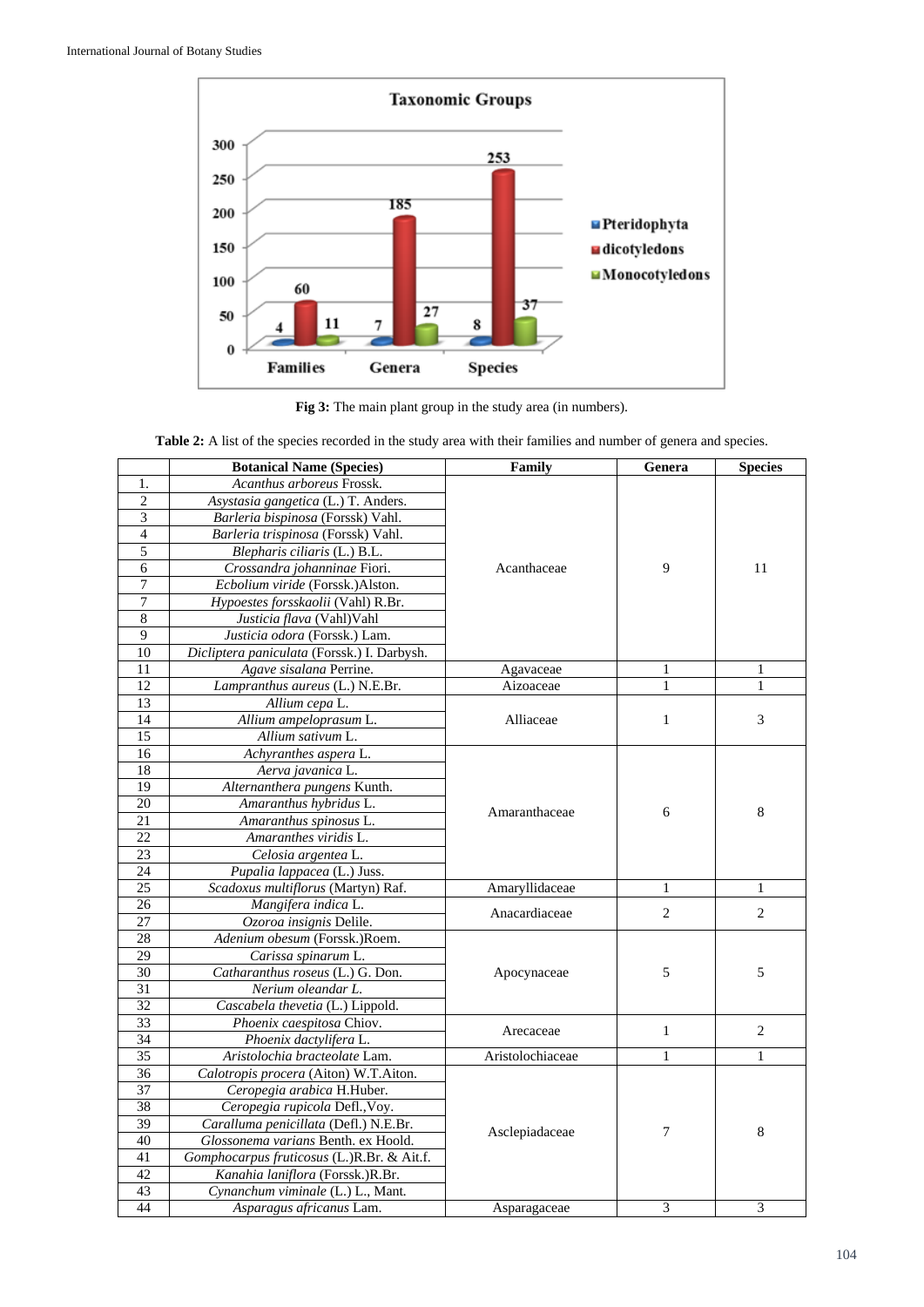| 45  | Albuca abyssinica Jacq.                         |                     |                |                |
|-----|-------------------------------------------------|---------------------|----------------|----------------|
| 46  | Sansevieria ehrenbergii Schweinf. ex Bak.       |                     |                |                |
| 47  | Aloe rivierei Lavr. & Newton.*                  |                     |                |                |
| 48  | Aloe rubroviolacea Schweinf.**                  |                     |                |                |
| 49  | Aloe sabaea Schweinf.**                         | Xanthorrhoeaceae    | $\mathbf{1}$   | 4              |
| 50  | Aloe vera (L.)Burm.f.                           |                     |                |                |
| 51  | Asplenium adiantum-nigrum L.                    |                     |                |                |
| 52  | Ceterach officinarum Willd.                     | Aspleniaceae        | 2              | 2              |
| 53  | Anthemis cotula L.                              |                     |                |                |
| 54  | Artemisia abyssinica Sch. Bip. ex Oliv. & Hiern |                     |                |                |
| 56  | Bidens biternata (Lour.) Merr.                  |                     |                |                |
| 57  | Calendula tripterocarpa Rupr.                   |                     |                |                |
| 58  | Centaurea pallescens Del.                       |                     |                |                |
|     |                                                 |                     |                |                |
| 59  | Centaurothamnus maximus (Forssk.) Wagen.&       |                     |                |                |
|     | Dittr.**                                        |                     |                |                |
| 60  | Glebionis coronaria (L.) Cass. ex Spach.        |                     |                |                |
| 61  | Cirsium vulgare (Savi) Ten.                     |                     |                |                |
| 62  | Conyza pyrrhopappa Sch. Bib.                    |                     |                |                |
|     |                                                 |                     |                |                |
| 63  | Echinops spinosissimus Turra.                   |                     |                |                |
| 64  | Eclipta prostrata (L.)L                         |                     |                |                |
| 65  | Flaveria trinerva (Spreng.) Mohr.               |                     |                |                |
| 66  | Helichrysum foetidum L.                         |                     |                |                |
| 67  | Kleinia odora (Forssk.) DC.                     |                     |                |                |
| 68  | Kleinia pendula Forssk.                         |                     |                |                |
| 69  | Lactuca serriola L.                             |                     |                |                |
| 70  | Tripteris vaillantii Decne.                     | Asteraceae          | 28             | 34             |
| 71  | Parthenium hysterophorus L.                     |                     |                |                |
| 72  | Phagnalon stenolepis Chiov.                     |                     |                |                |
| 73  | Psiadia punctulata (DC.) Vatke.                 |                     |                |                |
| 74  | Pulicaria jaubertii Gamal-Eldin.                |                     |                |                |
| 75  | Pulicaria petiolaris Jaub & Spach.              |                     |                |                |
| 76  | Pulicaria undulata (L.) C.A.Mey.                |                     |                |                |
| 77  | Senecio hadiensis Forssk.                       |                     |                |                |
| 78  | Senecio lyratus Forssk                          |                     |                |                |
| 79  | Sonchus oleraceus L.                            |                     |                |                |
| 80  |                                                 |                     |                |                |
|     | Tagetes minuta. L.                              |                     |                |                |
| 81  | Tagetes erecta L.                               |                     |                |                |
| 82  | Taraxacum campylodes G.E.Haglund.               |                     |                |                |
| 83  | Tridax procumbens L.                            |                     |                |                |
| 84  | Vernonia leopoldii Vatke.                       |                     |                |                |
| 85  | Volutaria abyssinica (A.Rich.) C. Jeffery.      |                     |                |                |
| 86  | Xanthium spinosum L.                            |                     |                |                |
| 87  | Xanthium strumarium L.                          |                     |                |                |
| 88  | Tecoma stans (L.) H.B.K.                        | Bignoniaceae        | $\mathbf{1}$   | 1              |
| 89  | Alkanna orientalis (L.) Boiss.                  |                     |                |                |
| 90  | Cordia africana Lam.                            |                     |                |                |
| 91  | Ehretia cymosa Thonn.                           | Boraginaceae        | 4              | 4              |
| 92  | Heliotropium longiflorum (A.DC.) Steud. &       |                     |                |                |
|     | Hochst. ex Bunge.                               |                     |                |                |
| 93  | Capparis cartilaginea Decne.                    |                     |                |                |
| 94  | Capparis spinosa L.                             | Capparaceae         | $\mathbf{1}$   | $\overline{c}$ |
| 95  | Diplotaxis erucoides L.DC.                      |                     |                |                |
| 96  | Diplotaxis tenuifolia (L.) DC.                  |                     |                |                |
| 97  | Sisymbrium erysimoides Desf.                    | <b>Brassicaceae</b> | 2              | 4              |
| 98  | Sisymbrium irio L.                              |                     |                |                |
| 99  | Commiphora habessinica (O.Berg.) Engl.          | Burseraceae         | 1              | 1              |
| 100 | Opuntia dillenii (Ker-Gawl.) Haw.               |                     |                |                |
| 101 | Opuntia ficus-indica (L.) Mill.                 | Cactaceae           | $\mathbf{1}$   | 2              |
| 102 | Campanula edulis Forssk.                        | Campanulaceae       | 1              | 1              |
| 103 | Carica papaya L.                                | Caricaceae          | $\mathbf{1}$   | $\mathbf{1}$   |
| 104 | Dianthus strictus Banks & Soland.               |                     |                |                |
| 105 | Silene colorata Poiret.                         | Caryophyllaceae     | $\mathfrak{2}$ | $\overline{c}$ |
| 106 | Catha edulis (Vahl) Forssk.                     |                     |                |                |
| 107 | Maytenus senegalensis (Lam.) Exell.             | Celastraceae        | $\mathbf{2}$   | 2              |
| 108 | Chenopodium murale L.                           |                     |                |                |
|     | Chenopodium opulifolium Schrad. ex Koch &       | Chenopodiaceae      | 2              | 4              |
| 109 | Ziz.                                            |                     |                |                |
|     |                                                 |                     |                |                |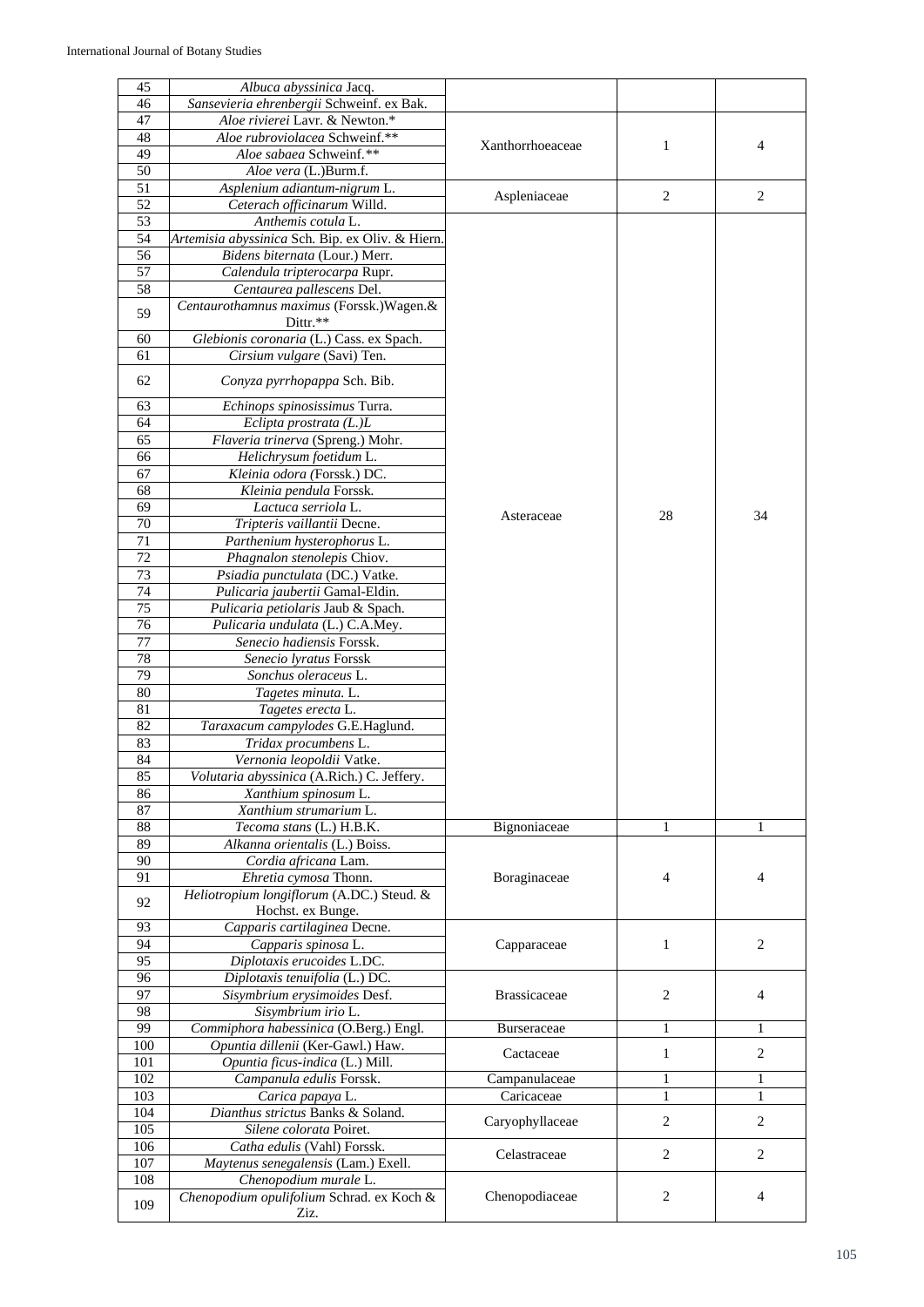| 110              | Chenopodium vulvaria L.                      |                 |    |                |
|------------------|----------------------------------------------|-----------------|----|----------------|
| 111              | Salsola imbricata Forssk.                    |                 |    |                |
| 112              | Cleome angustifolia Forssk                   | Cleomaceae      | 1  | 1              |
| 113              | Commelina africana L.                        |                 |    |                |
| 114              | Commelina albescens Hassk.                   | Commelinaceae   | 3  | $\overline{4}$ |
| $11\overline{5}$ | Cyanotis nyctitiropa Defl**                  |                 |    |                |
| 116              | Tradescantia zebrine Boiss.                  |                 |    |                |
| 117              | Convolvulus arvensis L.                      |                 |    |                |
| 118              | Ipomoea eriocarpa R.Br.                      |                 |    |                |
| 119              | Ipomoea obscura (L.) Ker Gawl.               | Convolvulaceae  | 3  | 5              |
| 120              | Ipomoea purpurea (L.) Roth.                  |                 |    |                |
| 121              | Seddera arabica (Forssk.) Choisy.            |                 |    |                |
| 122              | Bryophylum delagoense (Eckl. & Zeyh.) Druce. | Crassulaceae    | 2  | 2              |
| 123              | Umbilicus horizontalis (Guss.) DC.           |                 |    |                |
| 124              | Citrullus colocynthis (L.) Schrad.           |                 |    |                |
| 125              | Coccinia grandis (L.)Voigt.                  | Cucurbitaceae   | 4  | $\overline{4}$ |
| 126              | Cucumis prophetarum L.                       |                 |    |                |
| 127              | Cucurbita pepo L.                            |                 |    |                |
| 128              | Cyperus rotundus L.                          | Cyperaceae      | 1  | 1              |
| 129              | Scabiosa columbaria L.                       | Dipsacaceae     | 1  | 1              |
| 130              | Dryopteris schimperiana (A.Br.) C.Chr.       | Dryopteridaceae | 1  | 1              |
| 131              | Acalypha ciliata Forssk.                     |                 |    |                |
| 132              | Acalypha fruticosa Forssk.                   |                 |    |                |
| 134              | Acalypha indica L.                           |                 |    |                |
| 135              | Chrozophora oblongifolia (Del.) Juss.        |                 |    |                |
| 136              | Chrozophora tinctoria Ad. juss.              |                 |    |                |
| 137              | Clutia lanceolata Forssk.                    |                 |    |                |
| 138              | Euphorbia ammak Schweinf. **                 |                 |    |                |
| 139              | Euphorbia cactus Ehrenb.                     |                 | 6  | 16             |
| 140              | Euphorbia granulata Forssk.                  | Euphorbiaceae   |    |                |
| 141              | Euphorbia heterophylla L.                    |                 |    |                |
| 142              | Euphorbia helioscopia L.                     |                 |    |                |
| 143              | Euphorbia hirta L.                           |                 |    |                |
| 144              | Euphorbia inarticulate Schweinf. **          |                 |    |                |
| 145              | Euphorbia triaculeata Forssk.                |                 |    |                |
| 146              | Jatropha curcus L.                           |                 |    |                |
| 147              | Ricinus communis L.                          |                 |    |                |
| 148              | Acacia ehrenbergiana Hayne.                  |                 |    |                |
| 149              | Acacia etbaica Schweinf.                     |                 |    |                |
| 150              | Acacia mellifera (Vahl)Benth.                |                 |    |                |
| 151              | Acacia origena Wood.                         |                 |    |                |
| 152              | Acacia tortilis (Forssk.) Hayne.             |                 |    |                |
| 153              | Alhagi maurorum Medik., Vorl.                |                 |    |                |
| 154              | Cadia purpurea (Picc.) Ait.                  |                 |    |                |
| 155              | Ceratonia siliqua L.                         |                 |    |                |
| 156              | Crotalaria emarginella Vatke.                |                 |    |                |
| 157              | Crotalaria retusa L.                         |                 |    |                |
| 158              | Delonix regia (Boj.) Raf.                    |                 |    |                |
| 159              | Dolichos trilobus L.                         |                 |    |                |
| 160              | Indigofera arabica Jub. Spach.               | Fabaceae        | 17 | 26             |
| 161              | Indigofera spinosa Forssk.                   |                 |    |                |
| 162              | Lotus quinatus (Forssk.) Gillent.            |                 |    |                |
| 163              | Parkinsonia aculeata L.                      |                 |    |                |
| 164              | Pterolobium stellatum (Forssk.) Brenan.      |                 |    |                |
| 165              | Prosopis juliflora (S.W.) DC.                |                 |    |                |
| 166              | Rhynchosia variegata (Deflers) Wood.         |                 |    |                |
| 167              | Senna alexandrina Miller, Gard.              |                 |    |                |
| 168              | Senna occidentalis (L.) Link.                |                 |    |                |
| 169              | Senna sophera (L.) Roxb.                     |                 |    |                |
| 170              | Tephrosia apollinea (Del.) DC.               |                 |    |                |
| 171              | Trigonella anguina Del.                      |                 |    |                |
| 172              | Trigonella hamosa L.                         |                 |    |                |
| 173              | Vigna ungiculata (L.) Walp.                  |                 |    |                |
| 174              | Fumaria parviflora Lam.                      | Fumariaceae     | 1  | 1              |
| 175              | Erodium cicutarium (L.) L.`Her.              |                 |    |                |
| 176              | Erodium malacoides (L.) Willd.               | Geraniaceae     | 2  | 3              |
| 177              | Geranium arabicum Forssk.                    |                 |    |                |
| 178              | Hypericum revolutum Vahl.                    | Hypericaceae    | 1  | 1              |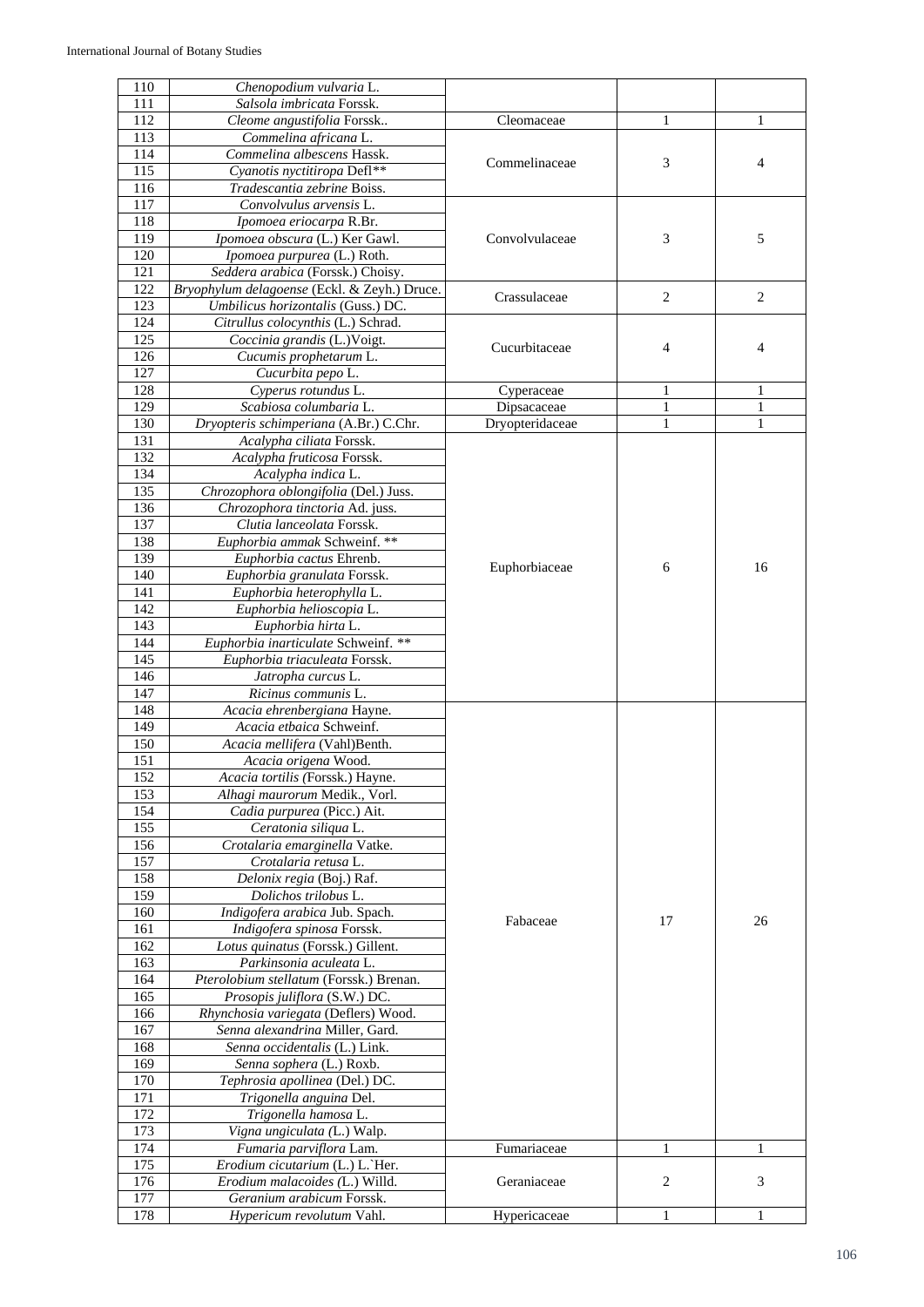| 179 | Rumulea fischeri Pax. Bot.                       | Iridaceae      | 1              | 1              |
|-----|--------------------------------------------------|----------------|----------------|----------------|
| 180 | Lamium amplexicaule L.                           |                |                |                |
| 181 | Leucas glabrata (Vahl) R. Br.                    |                |                |                |
|     |                                                  |                |                |                |
| 182 | Leucas martinicensis R. Br.                      |                |                |                |
| 183 | Leucas urticifolia (Vahl) R. Br.                 |                |                |                |
| 184 | Micromeria imbricata (Forssk.) Christ.           |                |                |                |
| 185 | Mentha longifolia (L.) Huds.                     |                |                |                |
| 186 | Nepeta deflersiana (Schweinf. ex) Hedge.**       | Lamiaceae      |                |                |
| 187 | Ocimum forskolei Benth.                          |                | 9              | 14             |
| 188 | Ocimum basilicum L.                              |                |                |                |
| 189 | Ocimum spicatum Defl.                            |                |                |                |
| 190 |                                                  |                |                |                |
|     | Otostegia fruticosa (Forssk.) Schweinf.          |                |                |                |
| 191 | Plectranthus barbatus Andrews.                   |                |                |                |
| 192 | Plectranthus scutellarioides (L.) R. Br.         |                |                |                |
| 193 | Rosmarinus officinalis L.                        |                |                |                |
| 194 | Abutilon pannosum (Forrsk.) Schlechl.            |                |                |                |
| 195 | Alcea rosea L.                                   |                |                |                |
| 196 | Hibiscus deflersii Schweinf.                     |                |                |                |
| 197 | Hibiscus rosa-sinensis L.                        | Malvaceae      | 5              | 7              |
| 198 | Hibiscus vitifolius L.                           |                |                |                |
|     |                                                  |                |                |                |
| 199 | Malva parviflora L.                              |                |                |                |
| 200 | Pavonia hildebrandtii Gurke ex Ulbr.             |                |                |                |
| 201 | Trichilia emetica Vahl.                          | Meliaceae      | 1              | 1              |
| 202 | Ficus carica L.                                  |                |                |                |
| 203 | Ficus cordata Thunb, Diss.                       |                |                |                |
| 204 | Ficus microcarpa L.                              | Moraceae       |                |                |
| 205 | Ficus sycomorus L.                               |                | $\overline{2}$ | 6              |
| 206 | Ficus vasta Forssk.                              |                |                |                |
|     |                                                  |                |                |                |
| 207 | Morus nigra L.                                   |                |                |                |
| 208 | Musa paradisiaca L.                              | Musaceae       | 1              | 1              |
| 209 | Eucalyptus camaldulensis Behnh.                  | Myrtaceae      | 1              | $\mathbf{1}$   |
| 210 | Boerhavia boissieri Heimerl.                     |                |                |                |
| 211 | Boerhavia diffusa L.                             |                |                |                |
| 212 | Boerhavia plumbaginea Cav. Icon.                 |                |                |                |
| 213 | Bougainvillea spectabilis Willd.                 | Nyctaginaceae  | 4              | 6              |
|     |                                                  |                |                |                |
| 214 | Commicarpus grandiflorus (A. Rich.) Standl.      |                |                |                |
| 215 | Mirabilis jalapa L.                              |                |                |                |
|     |                                                  |                |                |                |
| 216 | Jasminum grandiflorum L.                         | Oleaceae       | 2              | 2              |
| 217 | Olea europaea L.                                 |                |                |                |
| 218 | Oxalis corniculata L.                            | Oxalidaceae    |                | 2              |
| 219 | Oxalis latifolia Kunth.                          |                |                |                |
| 220 | Argemone mexicana L.                             |                |                |                |
| 221 | Argemone ochrileuca Sweet. Brit.                 | Papaveraceae   | $\overline{c}$ | 3              |
| 222 | Papaver somniferum L.                            |                |                |                |
| 223 | Adiantum capillus-veneris L.                     |                |                |                |
|     |                                                  |                |                |                |
| 224 | Adiantum incisum Forsskal.                       | Pteridaceae    | 3              | $\overline{4}$ |
| 225 | Pteris vittata L.                                |                |                |                |
| 226 | Actiniopteris semiflabellata Pichi-Sermolli.     |                |                |                |
| 227 | Plantago afra L.                                 |                |                |                |
| 228 | Plantago lanceolata L.                           | Plantaginaceae | $\mathbf{1}$   | 3              |
| 229 | Plantago major L.                                |                |                |                |
| 230 | Plumbago zeylanica L.                            | Plumbaginaceae | $\mathbf{1}$   | 1              |
| 231 | Arundo donax L.                                  |                |                |                |
| 232 | Avena sterilis L.                                |                |                |                |
|     | Bothriochloa insculpta (Hochst. ex A. Rich.)     |                |                |                |
| 233 |                                                  |                |                |                |
|     | Linn.                                            |                |                |                |
| 234 | Brachiaria leersioides (Hochst.) Stapf in Prain. |                |                |                |
| 235 | Cynodon dactylon (L.) Pers.                      |                |                |                |
| 236 | Dactyloctenium aegyptium (L.) P. Willd.          | Poaceae        |                |                |
| 237 | Digitaria velutina (Forssk.) P. Beauv.           |                | 13             | 16             |
| 238 | Eragrostis barrelieri Daveau, Bull.              |                |                |                |
| 239 | Helictotrichon arctum Cope. *                    |                |                |                |
|     | Pennisetum divisum (J.F. Gmel.) Henrard,         |                |                |                |
| 240 | Blumea.                                          |                |                |                |
| 241 | Pennisetum glaucum (L.) R. Br.                   |                |                |                |
|     |                                                  |                |                |                |
| 242 | Pennisetum setaceum (Forssk.) Chiov.             |                |                |                |
| 243 | Setaria pumila (Poir.) Roem.                     |                |                |                |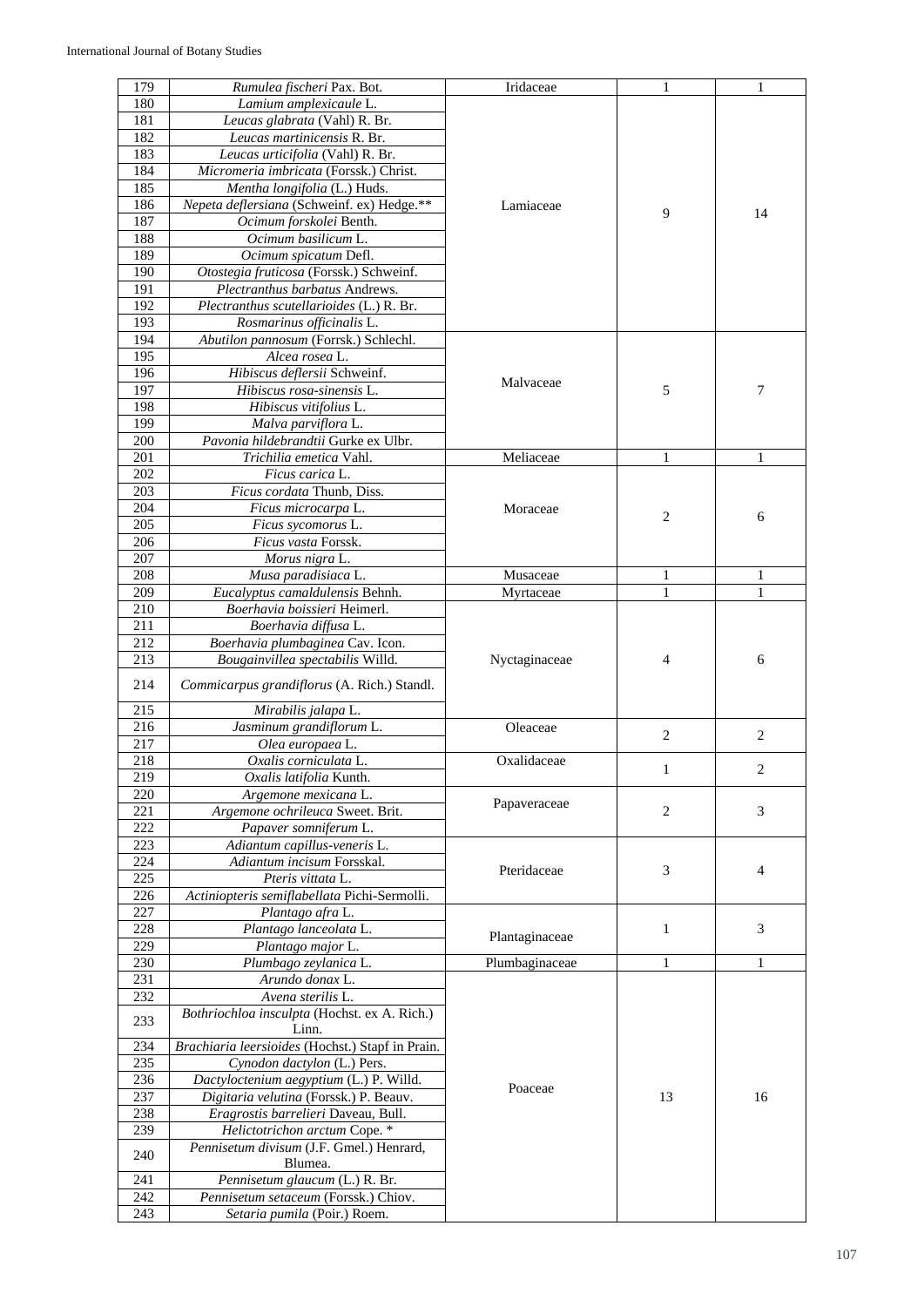| 244 | Setaria verticillata (L.)P. Beaur.             |                        |                             |                |
|-----|------------------------------------------------|------------------------|-----------------------------|----------------|
| 245 | Sorghum bicolor (L.) Moench.                   |                        |                             |                |
| 246 | Tragus racemosus L.                            |                        |                             |                |
| 247 | Polygala abyssinica R.Br.ex Fresen.            | Polygalaceae           | $\mathbf{1}$                | 2              |
| 248 | Polygala tinctoria Vahl.                       |                        |                             |                |
| 249 | Rumex nervosus Vahl.                           | Polygonaceae           | 1                           | 1              |
| 250 | Portulaca oleracea L.                          | Portulacaceae          | 1                           | 1              |
| 251 | Punica granatum L.                             | Punicaceae             | $\mathbf{1}$                | $\mathbf{1}$   |
| 252 | Anagallis foemina Miller.                      | Primulaceae            | 1                           | $\mathbf{1}$   |
| 253 | Reseda alba L.                                 | Resedaceae             | 1                           | 2              |
| 254 | Reseda sphenocleoides Defl.**                  |                        |                             |                |
| 255 | Ziziphus spina-christi (L.) Willd.             | Rhamnaceae             | $\mathbf{1}$                | 1              |
| 256 | Rosa abyssinica R.Br. ex Lindl.                |                        |                             |                |
| 257 | Rosa chinensis Jacq.                           | Rosaceae               | 3                           | $\overline{4}$ |
| 258 | Rubus arabicus (Defl.) Schweinf.*              |                        |                             |                |
| 259 | Malus sylvestris Miller.                       |                        |                             |                |
| 260 | Breonadia salicina (Vahl) Hepper &             |                        |                             |                |
|     | J.R.I.Wood.                                    | Rubiaceae              | 3                           | 3              |
| 261 | Coffea arabica L.                              |                        |                             |                |
| 262 | Pentas lanceolata (Forssk.) Benth. & Hook.     |                        |                             |                |
| 263 | Citrus aurantifolia (Christum) Swingle.        |                        |                             |                |
| 264 | Citrus limon (L.) Osbeck.                      | Rutaceae               | $\overline{c}$              | $\overline{4}$ |
| 265 | Citrus sinensis (L.) Osbeck.                   |                        |                             |                |
| 266 | Ruta chalepensis L.                            |                        |                             |                |
| 267 | Craterostigma pumilum Hochst.                  |                        |                             |                |
| 268 | Striga asiatica (L.) Kuntze, Revis.            | Scrophulariaceae       | 3                           | $\overline{4}$ |
| 269 | Verbascum bottae (Defl.) Huber-Mor.*           |                        |                             |                |
| 270 | Verbascum sinaiticum Benth.                    |                        |                             |                |
| 271 | Selaginella yemensis (Swartz) Spring.          | Selaginellaceae        | 1                           | 1              |
| 272 | Capsicum annum L.                              |                        |                             |                |
| 273 | Datura innoxia Mill.                           |                        |                             |                |
| 274 | Datura stramonium L.                           |                        |                             |                |
| 275 | Lycium shawii Roem & Schult.                   |                        |                             |                |
| 276 | Lycopersicon esculentum Mill.                  |                        |                             |                |
| 277 | Nicotiana glauca R.C. Graham, Edinb.           | Solanaceae             | 8                           | 12             |
| 278 | Nicotiana tabacum L.                           |                        |                             |                |
| 279 | Physalis minima L.                             |                        |                             |                |
| 280 | Solanum incanom L.                             |                        |                             |                |
| 281 | Solanum melongena L.                           |                        |                             |                |
| 282 | Solanum americanum Mill. Dict.                 |                        |                             |                |
| 283 | Withania somnifera (L.) Dun.                   |                        |                             |                |
| 284 | Melhania velutina Forssk.                      | Sterculiaceae          | $\mathbf{2}$                | 2              |
| 285 | Waltheria indica L.                            |                        |                             |                |
| 286 | Tamarix aphylla (L.) Karst.                    | Tamaricaceae           | 1                           | 1              |
| 287 | Corchorus olitorius L.                         |                        |                             |                |
| 288 | Corchorus trilocularis L.                      |                        |                             |                |
| 289 | Grewia mollis Juss.                            | Tiliaceae              | 3                           | 5              |
| 290 | Grewia tenax Forssk.                           |                        |                             |                |
| 291 | Triumfetta pentandra A.Rich.                   |                        |                             |                |
| 292 | Forsskaolea tenacissima L.                     | Urticaceae             |                             |                |
| 293 | Parietaria judaica L.                          |                        | $\ensuremath{\mathfrak{Z}}$ | 3              |
| 294 | Urtica urens L.                                |                        |                             |                |
| 295 | Lantana camara L.                              | Verbenaceae            | 1                           | 1              |
| 296 | Hybanthus enneaspermus (L.) F. Mueller, Fragm. | Violaceae              | 1                           | 1              |
| 297 | Cissus quadrangularis L.                       | Vitaceae               | 1                           | 2              |
| 298 | Cissus rotundifolia (Forssk.) Vahl.            |                        |                             |                |
| 299 | Fagonia indica Burm.                           | Zygophyllaceae         | $\overline{2}$              | $\overline{2}$ |
|     |                                                | Tribulus terrestris L. |                             |                |

# **Endemic plant species of Yemen are marked by\* and in Arabia by\*\*.**

A total 298 plant species are reported in the present investigation, of these, the habitwise break up shows maximum plants from the herb category represented (205

species; 69%) followed by shrubs represented (55 species; 18%) then tree represented (27 species; 9%) and climbers represented (11 species; 4%). The results are tabulated in Table-3 and Figure-4.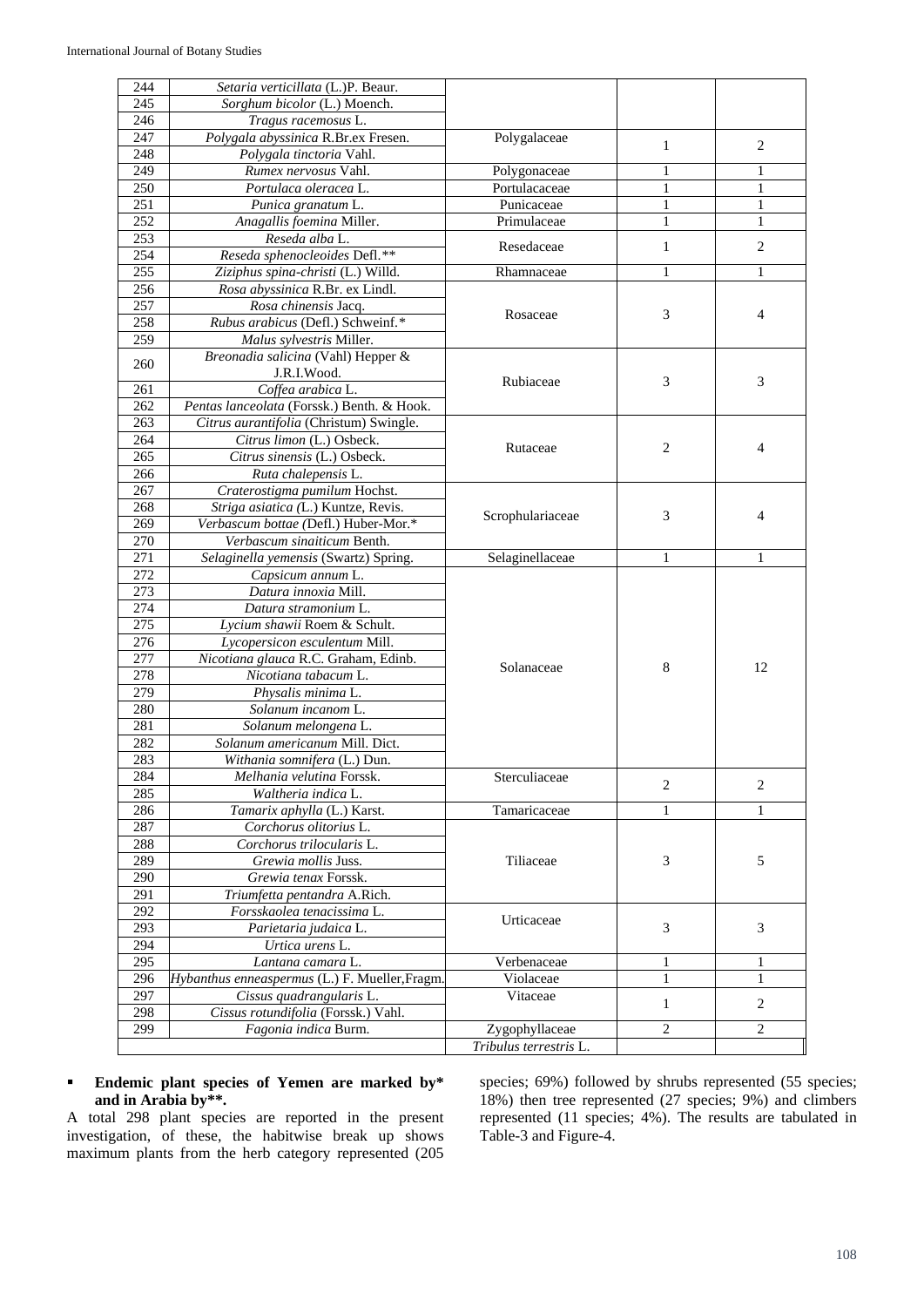| <b>Plant group</b> | <b>No of Total species</b> | % of Total |
|--------------------|----------------------------|------------|
| Herbs              | 205                        |            |
| <b>Shrubs</b>      |                            | 8%         |
| Trees              |                            |            |
| Climbers           |                            |            |
| Total              |                            |            |

**Table 3:** Number of species recorded belonging to different habitats in the study area



**Fig 4:** Number of species recorded belonging to different habitats in the study area

The dominant families according to the number of species collected from the studied area are: Asteraceae (34 species, 28 genera), Fabaceae (26 species, 17 genera), Poacese (16 species, 13 genera), Euphorbiaceae (16 species, genera 6), Lamiaceae (14 species, 9 genera), Solanaceae (12 species, 8 genera), Acanthaceae (11 species, 9 genera), Asclepiadaceae (8 species, 7 genera), Amaranthaceae (8 species, 6 genera), and Apocynaceae (5 species, 4 genera).

**Table 4:** The dominant 10 families in the studied area in regard to number of species and genera.

|                | Genera           |                     | <b>Species</b> |                     |  |
|----------------|------------------|---------------------|----------------|---------------------|--|
| Family         | No. of<br>genera | % of total<br>(219) |                | % of total<br>(298) |  |
| Asteraceae     | 28               | 12.78%              | 34             | 11.40%              |  |
| Fabaceae       | 17               | 7.76%               | 26             | 8.72%               |  |
| Poaceae        | 13               | 5.93%               | 16             | 5.36%               |  |
| Euphorbiaceae  | 6                | 2.73%               | 16             | 5.36%               |  |
| Lamiaceae      | 9                | 4.10%               | 14             | 4.69%               |  |
| Solanaceae     | 8                | 3.65%               | 12             | 4.02%               |  |
| Acanthaceae    | 9                | 4.10%               | 11             | 3.69%               |  |
| Asclepiadaceae | 7                | 3.19%               | 8              | 2.68%               |  |
| Amaranthaceae  | 6                | 2.73%               | 8              | 2.68%               |  |
| Apocynaceae    | 5                | 2.28%               | 5              | 1.67%               |  |



**Fig 5:** The dominant 10 families in the studied area in regard to number of species and genera.

The dominant genera according to the number of species are: *Euphorbia* (8), *Acacia* (5), *Ficus* (5), *Aloe* (4) and *Solanum* (4). Table-5 & Figure-6.

**Table 5:** The dominant genera according to the number of species

| Genera | <b>Species</b>        |  |                      |  |
|--------|-----------------------|--|----------------------|--|
|        | <b>No. of Species</b> |  | $%$ of total $(219)$ |  |
|        | Euphorbia             |  | 3.65%                |  |
|        | Acacia                |  | 2.28%                |  |
|        | Ficus                 |  | 2.28%                |  |
|        | Aloe                  |  | 1.82%                |  |
|        | Solanum               |  | 1.82%                |  |



**Fig 6:** The dominant 5 genera in the studied area in regard to number of species and genera

#### **4. Acknowledgements**

The author is grateful to the Ministry of High Education, Republic of Yemen for financial support to complete this research work. Thanks are also due to my Supervisor Dr. Dahabe for his cooperation and help during study period, and my colleague Hussein Ragehy.

# **5. References**

- 1. Abdel Khalik K, El-Sheikh M, El-Aidarous A. Floristic diversity and vegetation analysis of Mountain Al-Noman, Holy Mecca, Saudi Arabia. Turkish Journal of Botany. 2013; 37:894-907. doi:10.3906/bot-1209-56.
- 2. Abo Ghazal, Esam M, Dhabe Arvind. Traditional Medicinal Plants Used by Local People in Sharis District, Hajjah Governorate, Republic of Yemen. International Journal of Current Advanced Research, 2017.
- 3. Abo Ghazal, Esam M, Dhabe Arvind. Survey of some ethno-botanical plants used to treat human ailments in Sharis district, west of Yemen. International Journal of Botany Studies. Www. botany journals. com. 2017; 2(5):21-32.
- 4. ACSAD. Medicinal and aromatic plants in the Arab world. Arab Center for the Studies of Arid Zones and